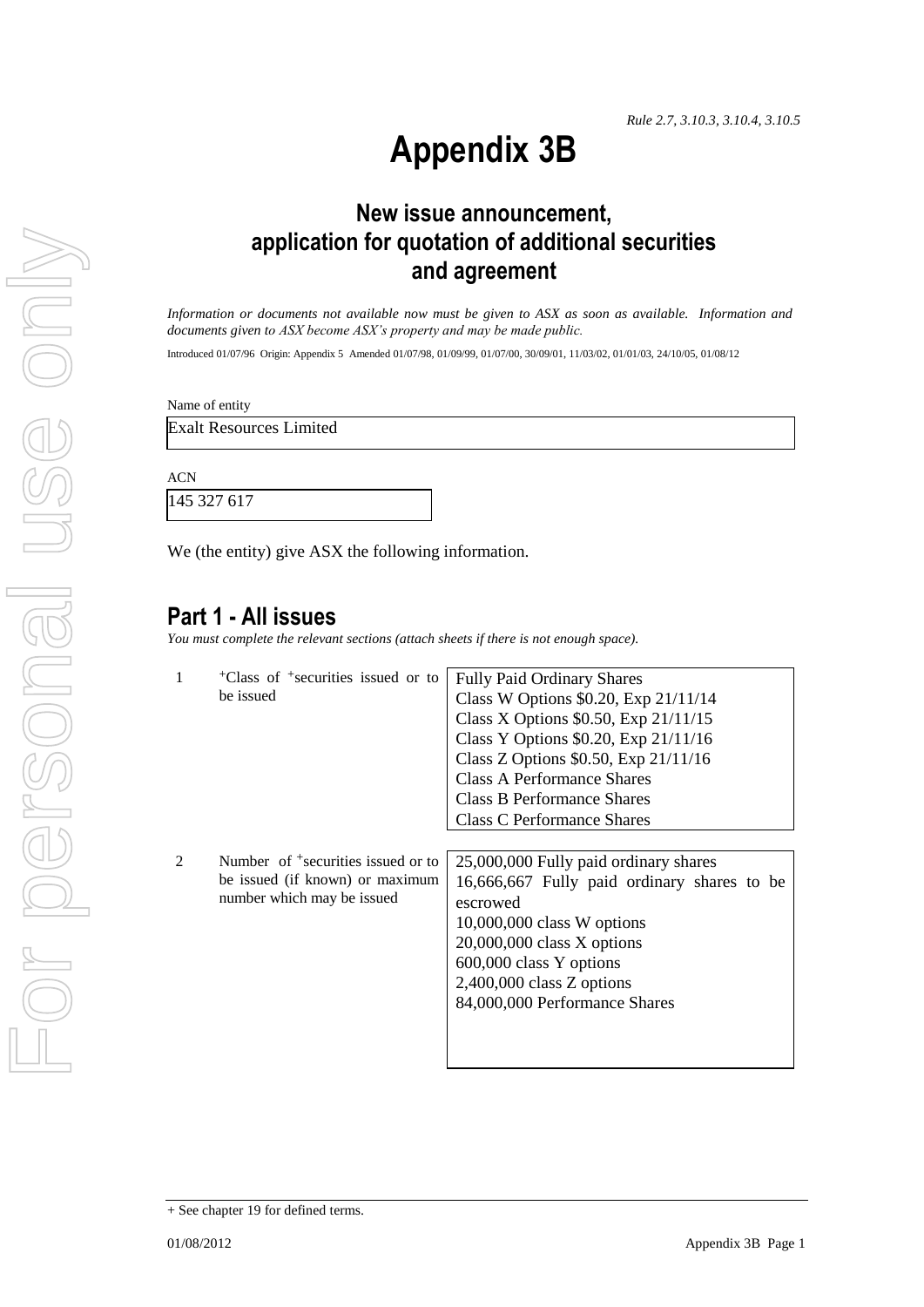3 Principal terms of the +securities (eg, if options, exercise price and expiry date; if partly paid +securities, the amount outstanding and due dates for payment; if +convertible securities, the conversion price and dates for conversion)

4 Do the +securities rank equally in all respects from the date of allotment with an existing +class of quoted +securities?

> If the additional securities do not rank equally, please state:

- the date from which they do
- the extent to which they participate for the next dividend, (in the case of a trust, distribution) or interest payment
- the extent to which they do not rank equally, other than in relation to the next dividend, distribution or interest payment

Fully Paid Ordinary Shares Class W Options \$0.20, Exp 21/11/14 Class X Options \$0.50, Exp 21/11/15 Class Y Options \$0.20, Exp 21/11/16 Class Z Options \$0.50, Exp 21/11/16 Performance Shares A – convert to fully paid ordinary shares upon agreed milestones. Performance Shares B – convert to fully paid ordinary shares upon agreed milestones. Performance Shares C – convert to fully paid ordinary shares upon agreed milestones.

| Yes |  |  |  |
|-----|--|--|--|
|     |  |  |  |
|     |  |  |  |
|     |  |  |  |
|     |  |  |  |
|     |  |  |  |
|     |  |  |  |
|     |  |  |  |
|     |  |  |  |
|     |  |  |  |
|     |  |  |  |
|     |  |  |  |
|     |  |  |  |

5 Issue price or consideration  $\sqrt{\frac{0.20 \text{ per share}}{0.20 \text{ per share}}}$  for the 25 million paid ordinary shares

> Remaining fully paid ordinary shares plus Class W, X,Y, Z Options and Performance Shares issued as set out in the Prospectus dated  $7<sup>th</sup>$  September 2012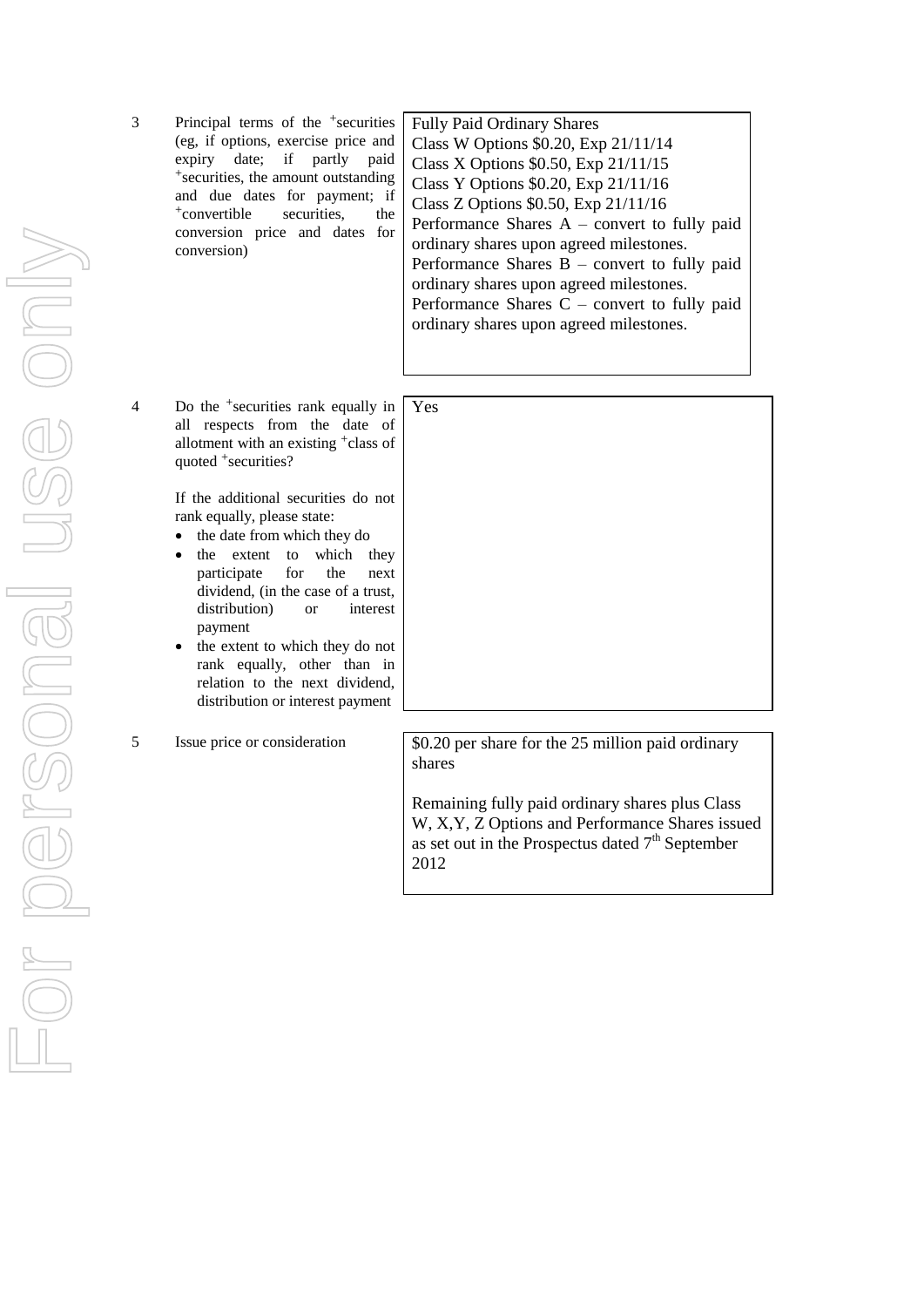(If issued as consideration for the acquisition of assets, clearly

identify those assets)

25,000,000 Fully Paid Ordinary Shares pursuant to the Prospectus dated  $7<sup>th</sup>$  September 2012.

16,666,667 Fully Paid Ordinary Shares, 10,000,000 Class W Options, 20,000,000 Class X Options, 66,000,000 Performance Shares all to be issued to the Vendors of the ODNI acquisition as detailed in the Prospectus dated  $7<sup>th</sup>$  September 2012.

600,000 Class Y Options, 2,400,000 Class Z Options and 18,000,000 Performance Shares to be issued to Mr Barry Tudor (or his nominee) as detailed in the Prospectus dated  $7<sup>th</sup>$  September

+ See chapter 19 for defined terms.

6 Purpose of the issue

USG ONN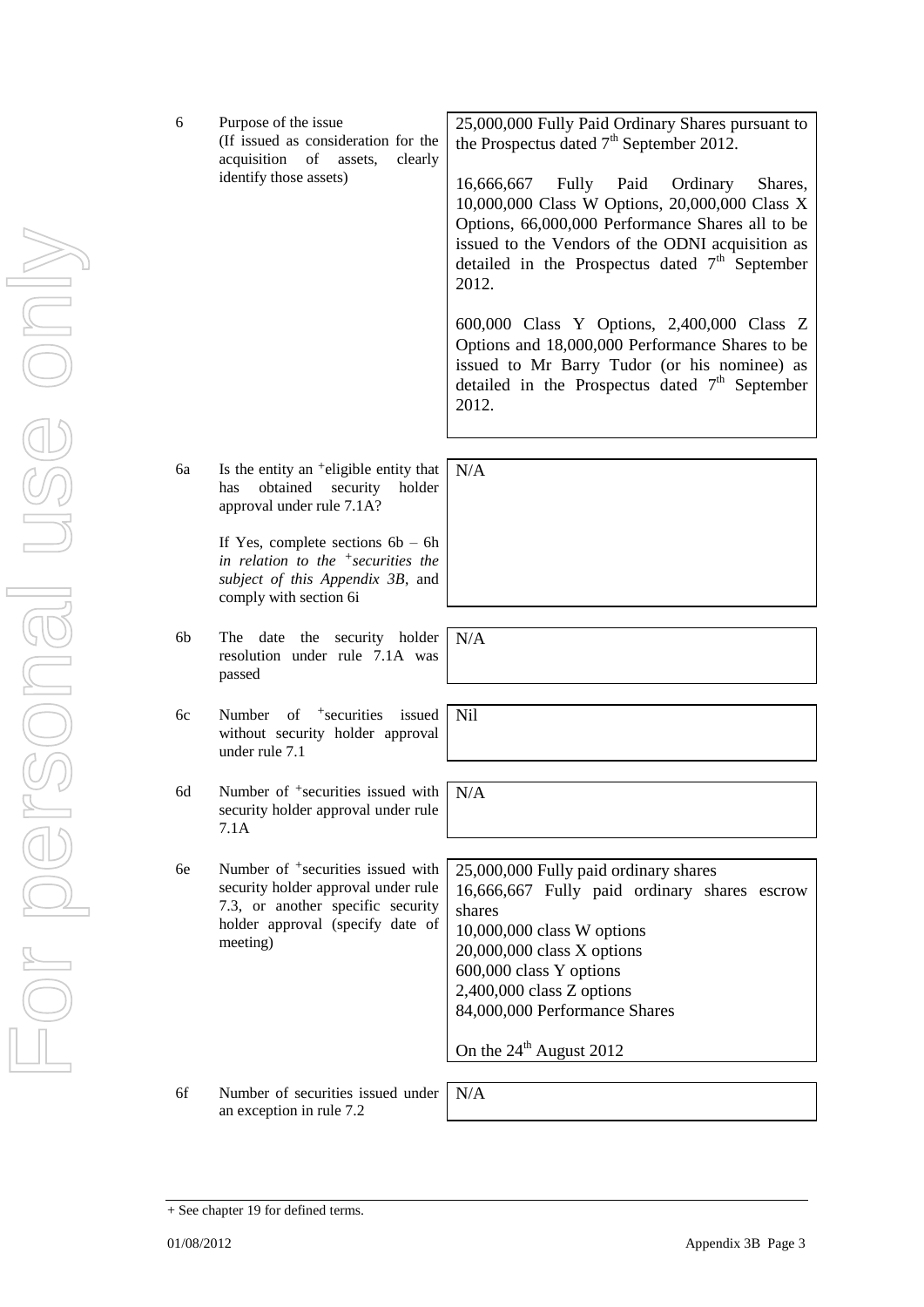| 6g | If securities issued under rule<br>7.1A, was issue price at least 75%<br>of 15 day VWAP as calculated<br>under rule $7.1A.3?$<br>Include the<br>issue date and both values. Include<br><b>VWAP</b><br>of<br>the<br>source<br>the<br>calculation. | N/A                                                                      |
|----|--------------------------------------------------------------------------------------------------------------------------------------------------------------------------------------------------------------------------------------------------|--------------------------------------------------------------------------|
| 6h | If securities were issued under rule<br>7.1A for non-cash consideration,<br>state date on which valuation of<br>consideration was released to ASX<br><b>Market Announcements</b>                                                                 | N/A                                                                      |
| 6i | Calculate the entity's remaining<br>issue capacity under rule 7.1 and<br>rule 7.1A - complete Annexure 1<br>ASX Market<br>and release to<br>Announcements                                                                                        | N/A                                                                      |
| 7  | Dates of entering <sup>+</sup> securities into<br>uncertificated holdings or despatch<br>of certificates                                                                                                                                         | 19 <sup>th</sup><br>$\mathbb{N}$<br>ordinary<br>$21st$ Nov               |
|    |                                                                                                                                                                                                                                                  | 16,666,<br>shares<br>10,000,<br>20,000,<br>600,000<br>2,400,0<br>84,000, |
| 8  | and <sup>+</sup> class of all<br>Number<br><sup>+</sup> securities<br>quoted<br>ASX<br>on<br>(including the securities in section<br>2 if applicable)                                                                                            | Number<br>47,876,<br>7,975,7                                             |
|    |                                                                                                                                                                                                                                                  |                                                                          |

| N/A |  |  |  |
|-----|--|--|--|
|     |  |  |  |
|     |  |  |  |
|     |  |  |  |
|     |  |  |  |
| N/A |  |  |  |
|     |  |  |  |

November  $2012 - 25,000,000$  Fully paid y shares vember  $2012 -$ 

16,666,667 Fully paid ordinary shares escrow 000 class W options  $000$  class X options 600,000 class Y options 2,400,000 class Z options 000 Performance Shares

**47,876,664 7,975,787**

| Number     | <sup>+</sup> Class                                       |
|------------|----------------------------------------------------------|
| 47,876,664 | Fully<br>Paid Ordinary<br><b>Shares</b>                  |
| 7,975,787  | Listed Options \$0.20<br>Exp Price, Expiring<br>31/12/15 |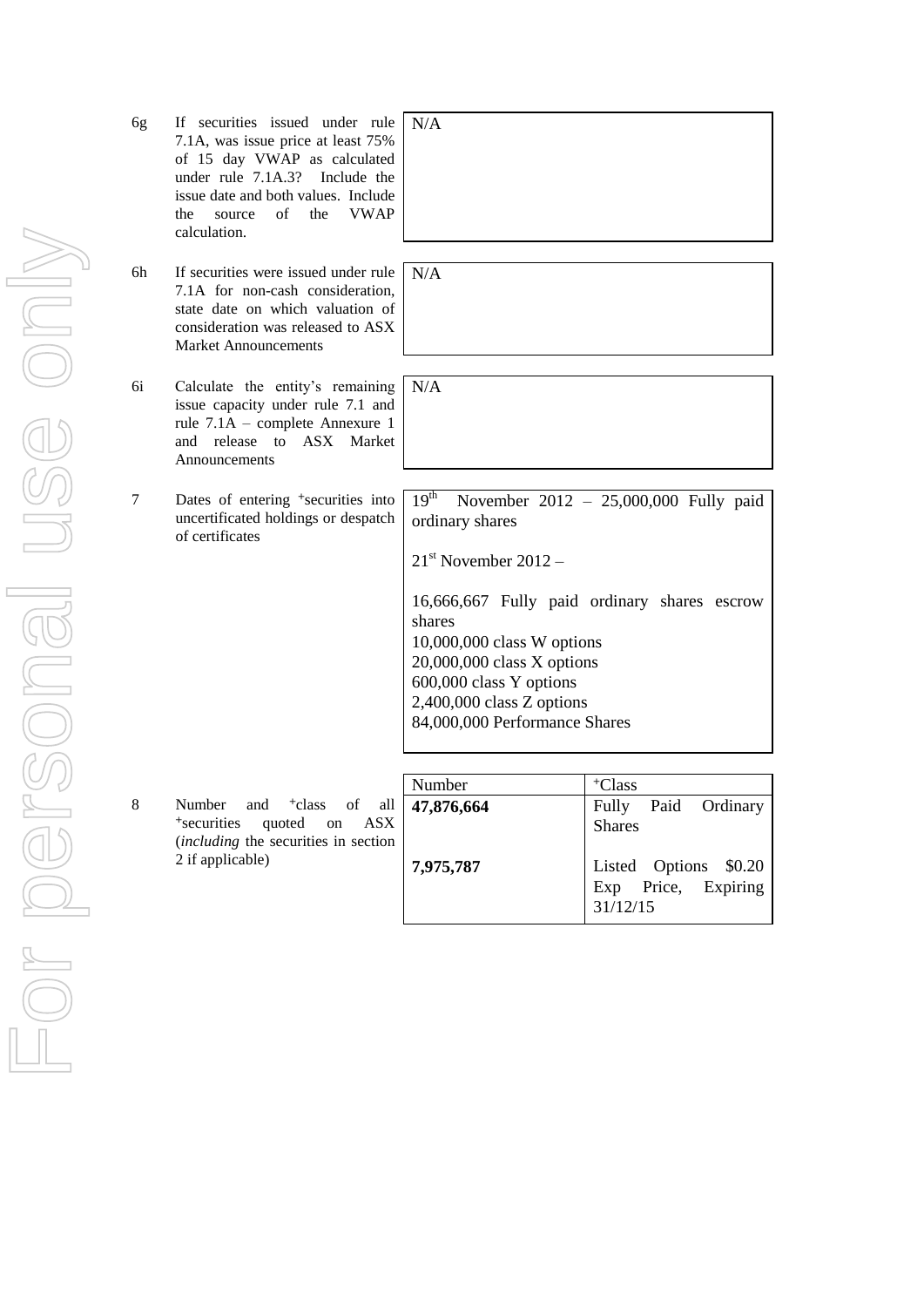|    |                                                                                                                           | Number     | <sup>+</sup> Class                                                                   |
|----|---------------------------------------------------------------------------------------------------------------------------|------------|--------------------------------------------------------------------------------------|
| 9  | <sup>+</sup> class<br>Number<br>and<br>of<br>all<br>*securities not quoted on ASX<br>(including the securities in section | 5,998,339  | Fully paid ordinary shares<br>escrowed until 26/5/13                                 |
|    | 2 if applicable)                                                                                                          | 8,032,781  | Unlisted Options \$0.20 Exp<br>Price, Expiring 31/12/15,<br>escrowed until 26/5/13   |
|    |                                                                                                                           | 16,666,667 | Fully paid ordinary shares<br>escrowed until 21/11/13                                |
|    |                                                                                                                           | 10,000,000 | Class W options \$0.20, Exp<br>21/11/14,<br>escrowed<br>until<br>21/11/13            |
|    |                                                                                                                           | 20,000,000 | Class $X$ options \$0.50, Exp<br>$21/11/15$ , escrowed<br>until<br>21/11/13          |
|    |                                                                                                                           | 600,000    | Class Y options \$0.20, Exp<br>$21/11/16$ , escrowed until ~<br>23/11/14             |
|    |                                                                                                                           | 2,400,000  | Class Z options \$0.50, Exp<br>$21/11/16$ , escrowed until ~<br>23/11/14             |
|    |                                                                                                                           | 22,000,000 | <b>Class A Performance Shares</b>                                                    |
|    |                                                                                                                           | 22,000,000 | <b>Class B Performance Shares</b>                                                    |
|    |                                                                                                                           | 22,000,000 | <b>Class C Performance Shares</b><br>(all escrowed until $21/11/13$ )                |
|    |                                                                                                                           | 6,000,000  | <b>Class A Performance Shares</b>                                                    |
|    |                                                                                                                           | 6,000,000  | <b>Class B Performance Shares</b>                                                    |
|    |                                                                                                                           | 6,000,000  | <b>Class C Performance Shares</b><br>$\text{all}$<br>escrowed<br>until<br>~23/11/14) |
|    |                                                                                                                           |            |                                                                                      |
| 10 | Dividend policy (in the case of a<br>trust, distribution policy) on the                                                   | N/A        |                                                                                      |
|    | increased capital (interests)                                                                                             |            |                                                                                      |

# **Part 2 - Bonus issue or pro rata issue**

11 Is security holder approval required?

N/A

For personal use only USG ONI 

<sup>+</sup> See chapter 19 for defined terms.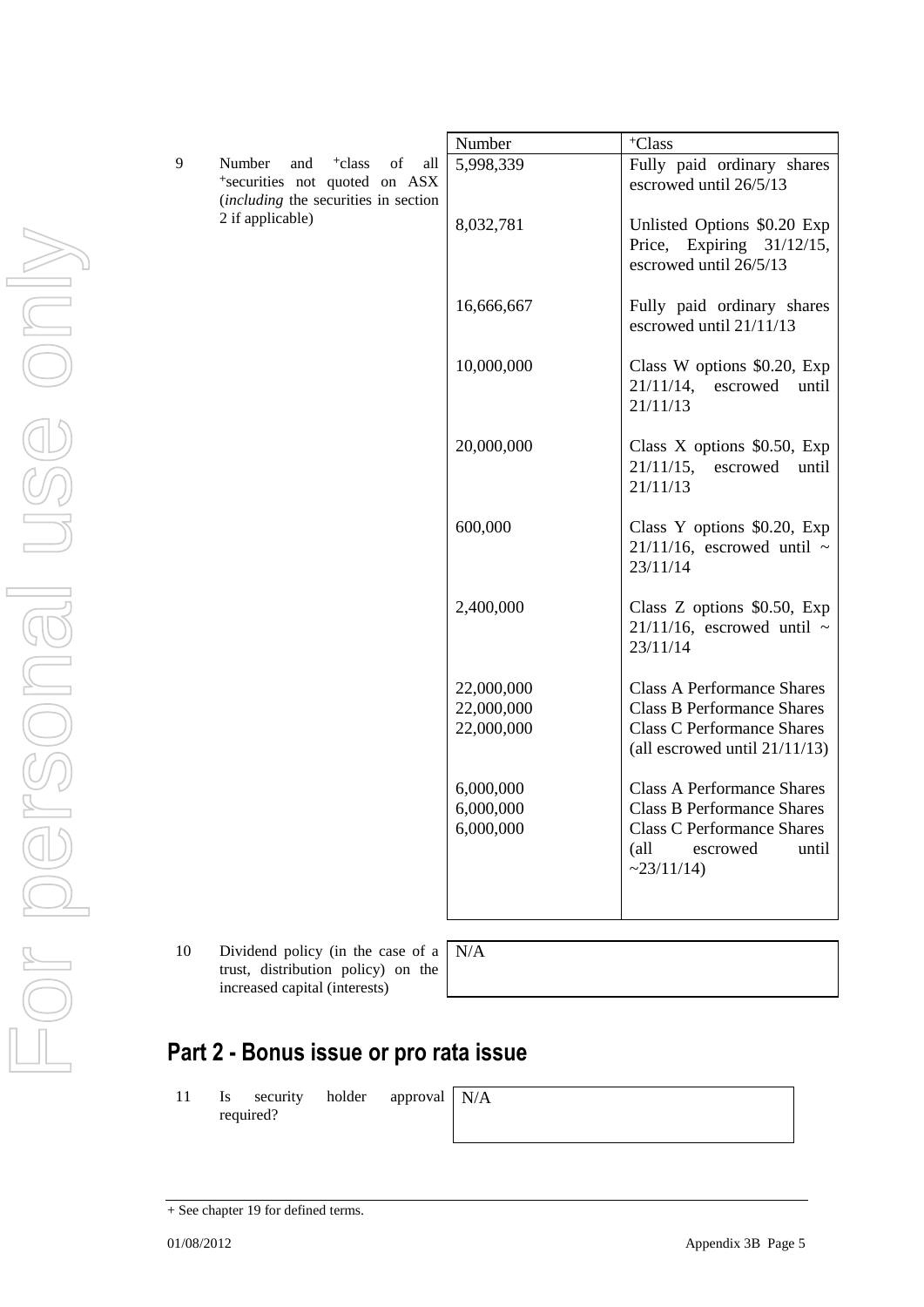| 12 | Is the issue renounceable or non-<br>renounceable?                                                                                               | N/A |
|----|--------------------------------------------------------------------------------------------------------------------------------------------------|-----|
| 13 | Ratio in which the <sup>+</sup> securities will<br>be offered                                                                                    | N/A |
| 14 | <sup>+</sup> Class of <sup>+</sup> securities to which the<br>offer relates                                                                      | N/A |
| 15 | determine<br><sup>+</sup> Record<br>date<br>to<br>entitlements                                                                                   | N/A |
| 16 | Will holdings on different registers<br>(or subregisters) be aggregated for<br>calculating entitlements?                                         | N/A |
| 17 | Policy for deciding entitlements in<br>relation to fractions                                                                                     | N/A |
| 18 | Names of countries in which the<br>entity has <sup>+</sup> security holders who<br>will not<br>be<br>sent<br>issue<br>new<br>documents           | N/A |
|    | Note: Security holders must be told how their<br>entitlements are to be dealt with.<br>Cross reference: rule 7.7.                                |     |
|    |                                                                                                                                                  |     |
| 19 | for<br>of<br>Closing<br>date<br>receipt<br>acceptances or renunciations                                                                          | N/A |
| 20 | Names of any underwriters                                                                                                                        | N/A |
|    |                                                                                                                                                  |     |
| 21 | Amount of any underwriting fee or<br>commission                                                                                                  | N/A |
| 22 | Names of any brokers to the issue                                                                                                                | N/A |
|    |                                                                                                                                                  |     |
| 23 | Fee or commission payable to the<br>broker to the issue                                                                                          | N/A |
| 24 | Amount of any handling fee payable<br>to brokers who lodge acceptances<br>renunciations<br>behalf of<br>on<br><sub>or</sub><br>*security holders | N/A |
| 25 | If the issue is contingent on                                                                                                                    | N/A |
|    | *security holders' approval, the date<br>of the meeting                                                                                          |     |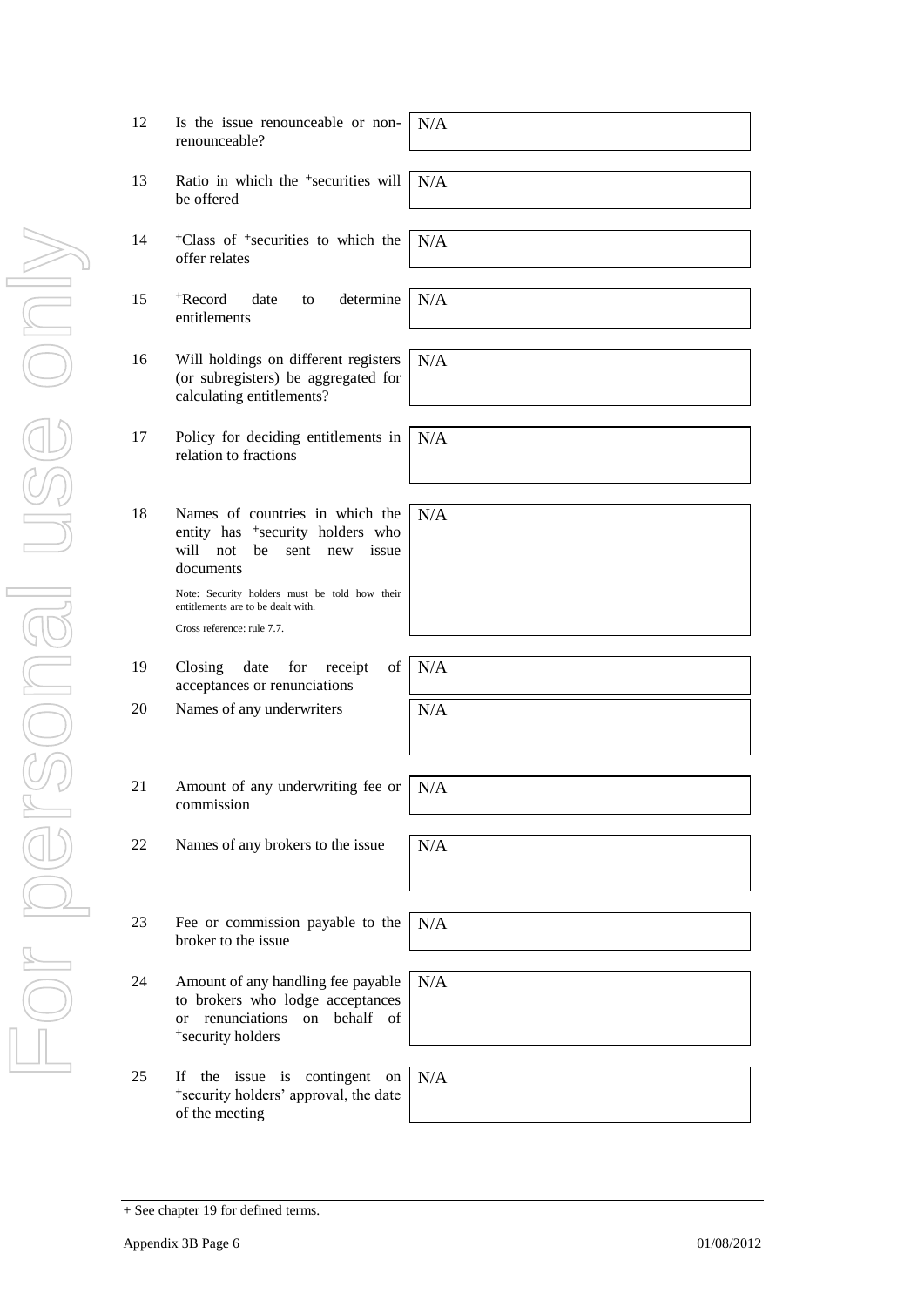- For personal use only VILOS PORCONEL USE ON
- 26 Date entitlement and acceptance form and prospectus or Product Disclosure Statement will be sent to persons entitled
- 27 If the entity has issued options, and the terms entitle option holders to participate on exercise, the date on which notices will be sent to option holders
- 28 Date rights trading will begin (if applicable)
- 29 Date rights trading will end (if applicable) N/A
- 30 How do <sup>+</sup>security holders sell their entitlements *in full* through a broker?
- 31 How do <sup>+</sup>security holders sell *part* of their entitlements through a broker and accept for the balance?
- 32 How do <sup>+</sup>security holders dispose of their entitlements (except by sale through a broker)?

 $33$  +Despatch date  $N/A$ 

N/A

## **Part 3 - Quotation of securities**

*You need only complete this section if you are applying for quotation of securities*

- 34 Type of securities (*tick one*)
- (a)  $\sqrt{\phantom{a}}$  Securities described in Part 1
- (b) All other securities

Example: restricted securities at the end of the escrowed period, partly paid securities that become fully paid, employee incentive share securities when restriction ends, securities issued on expiry or conversion of convertible securities

#### **Entities that have ticked box 34(a)**

**Additional securities forming a new class of securities**

# N/A

N/A

N/A

N/A

N/A

<sup>+</sup> See chapter 19 for defined terms.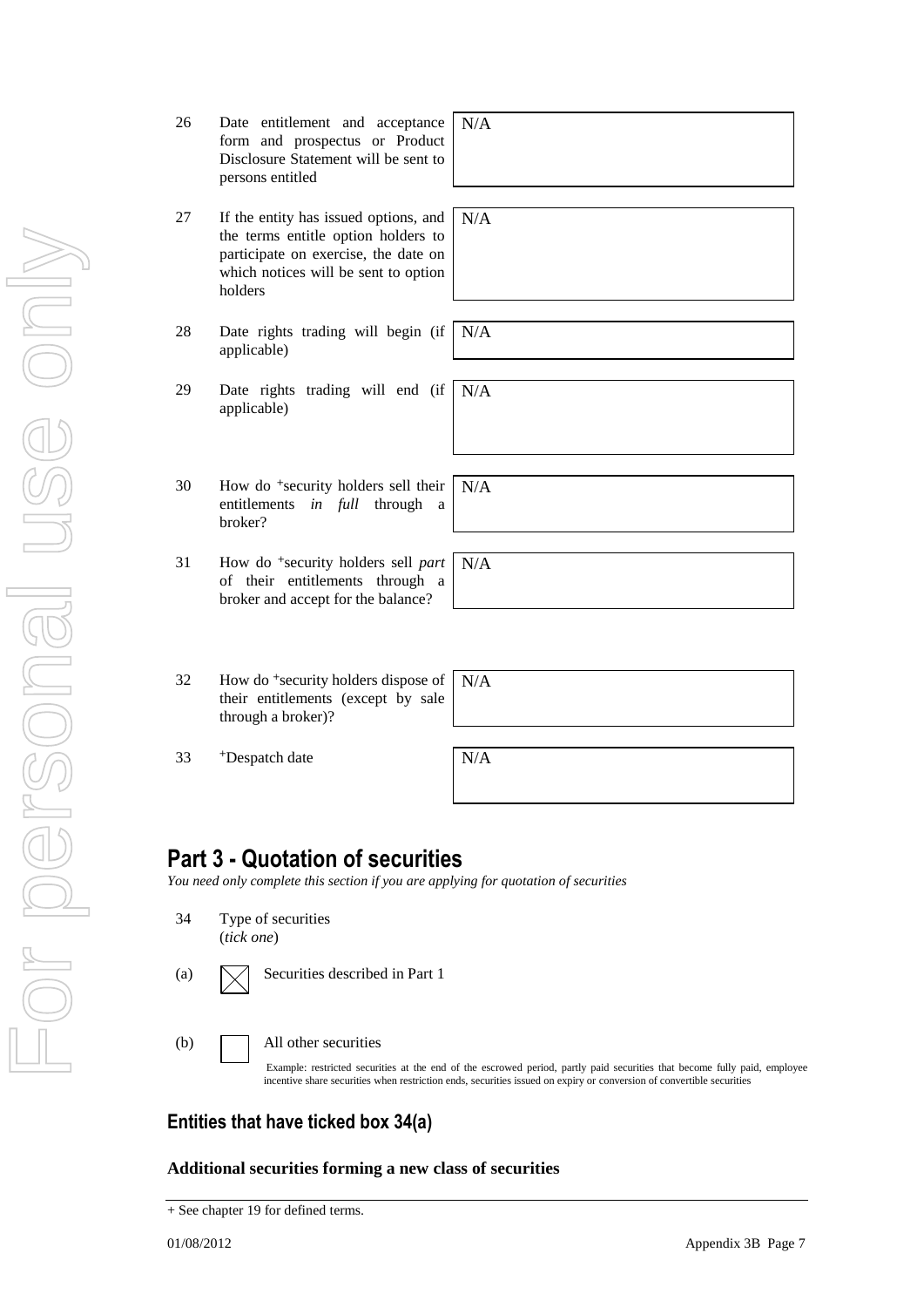35 If the <sup>+</sup> securities are <sup>+</sup>equity securities, the names of the 20 largest holders of the additional <sup>+</sup>securities, and the number and percentage of additional <sup>+</sup>securities held by those holders

36 If the <sup>+</sup> securities are <sup>+</sup>equity securities, a distribution schedule of the additional <sup>+</sup>securities setting out the number of holders in the categories

1 - 1,000 1,001 - 5,000 5,001 - 10,000 10,001 - 100,000 100,001 and over

 $37$  A copy of any trust deed for the additional  $\pm$ securities

*Tick to indicate you are providing the information or documents*

<sup>+</sup> See chapter 19 for defined terms.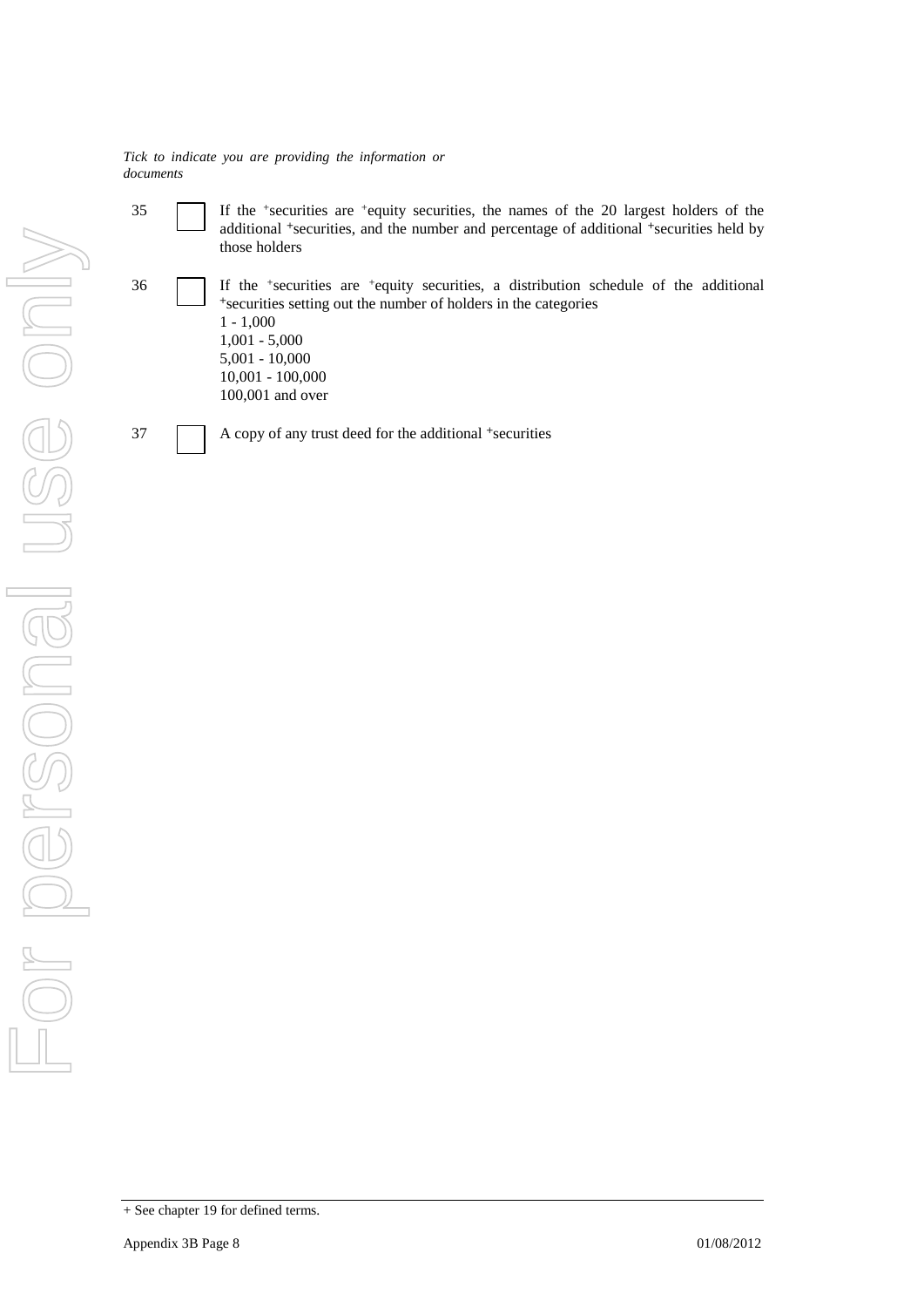#### **Entities that have ticked box 34(b)**

38 Number of securities for which <sup>+</sup>quotation is sought **25,000,000** 39 Class of <sup>+</sup>securities for which quotation is sought Fully Paid Ordinary Shares 40 Do the <sup>+</sup>securities rank equally in all respects from the date of allotment with an existing <sup>+</sup>class of quoted <sup>+</sup>securities? If the additional securities do not rank equally, please state: • the date from which they do the extent to which they participate for the next dividend, (in the case of a trust, distribution) or interest payment the extent to which they do not rank equally, other than in relation to the next dividend, distribution or interest payment Yes 41 Reason for request for quotation now Example: In the case of restricted securities, end of restriction period (if issued upon conversion of another security, clearly identify that other security) Issued pursuant to a Prospectus dated  $7<sup>th</sup>$ September 2012 42 Number and <sup>+</sup>class of all <sup>+</sup>securities quoted on ASX (*including* the securities in clause 38) **47,876,664 7,975,787** Fully Paid Ordinary Shares Listed Options \$0.20 Exp Price, Expiring 31/12/15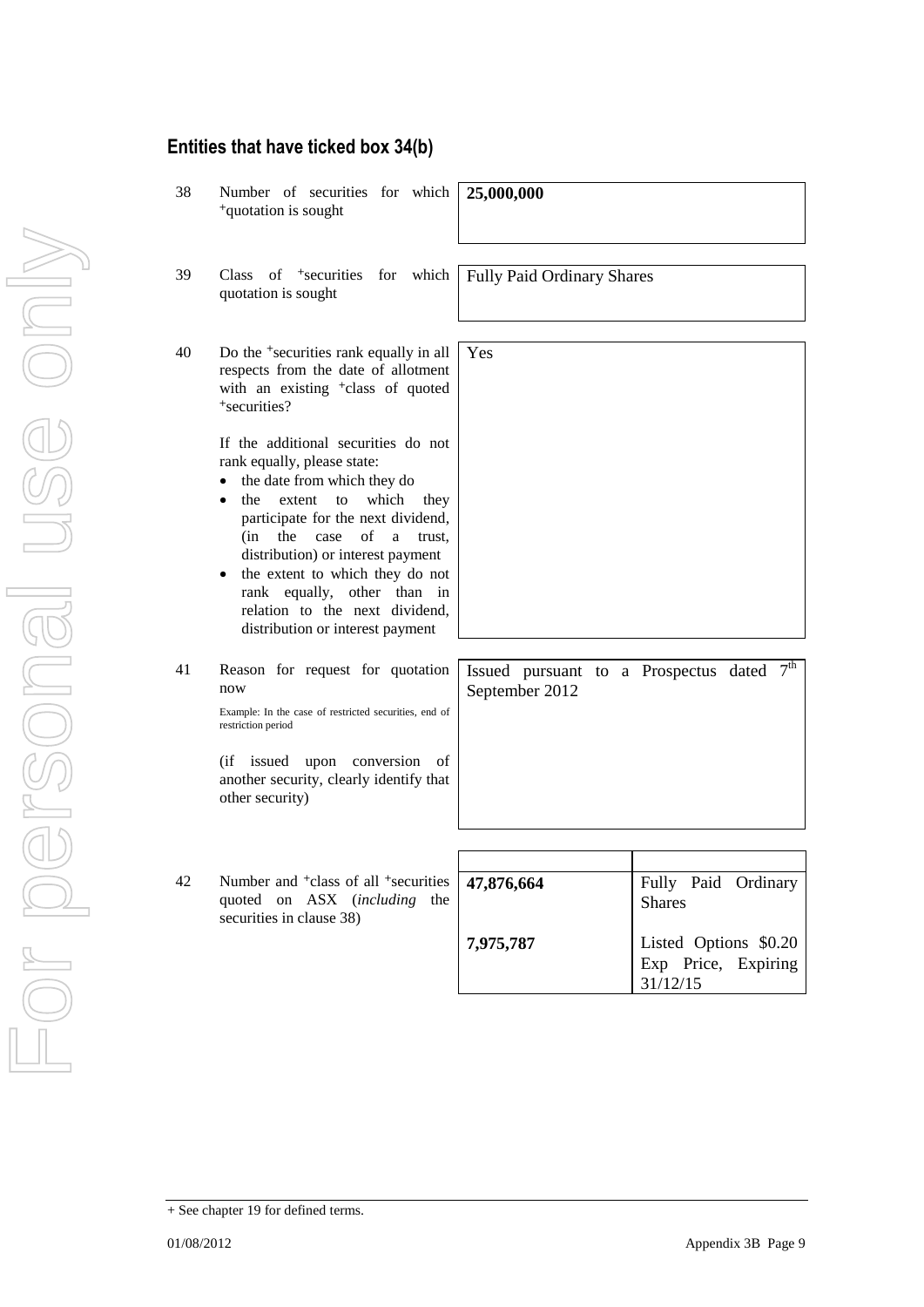#### **Quotation agreement**

1

- <sup>+</sup>Quotation of our additional +securities is in ASX's absolute discretion. ASX may quote the +securities on any conditions it decides.
- 2 We warrant the following to ASX.
	- The issue of the +securities to be quoted complies with the law and is not for an illegal purpose.
	- There is no reason why those +securities should not be granted +quotation.
	- An offer of the <sup>+</sup>securities for sale within 12 months after their issue will not require disclosure under section 707(3) or section 1012C(6) of the Corporations Act.

Note: An entity may need to obtain appropriate warranties from subscribers for the securities in order to be able to give this warranty

- Section 724 or section 1016E of the Corporations Act does not apply to any applications received by us in relation to any +securities to be quoted and that no-one has any right to return any +securities to be quoted under sections 737, 738 or 1016F of the Corporations Act at the time that we request that the +securities be quoted.
- If we are a trust, we warrant that no person has the right to return the <sup>+</sup>securities to be quoted under section 1019B of the Corporations Act at the time that we request that the +securities be quoted.
- 3 We will indemnify ASX to the fullest extent permitted by law in respect of any claim, action or expense arising from or connected with any breach of the warranties in this agreement.
- 4 We give ASX the information and documents required by this form. If any information or document not available now, will give it to ASX before +quotation of the +securities begins. We acknowledge that ASX is relying on the information and documents. We warrant that they are (will be) true and complete.

Sign here: .....Shane Hartwig.............................. Date: 21/11/12 (Director)

Print name: .............Shane Hartwig..................

 $=$   $=$   $=$   $=$   $=$   $=$ 

<sup>+</sup> See chapter 19 for defined terms.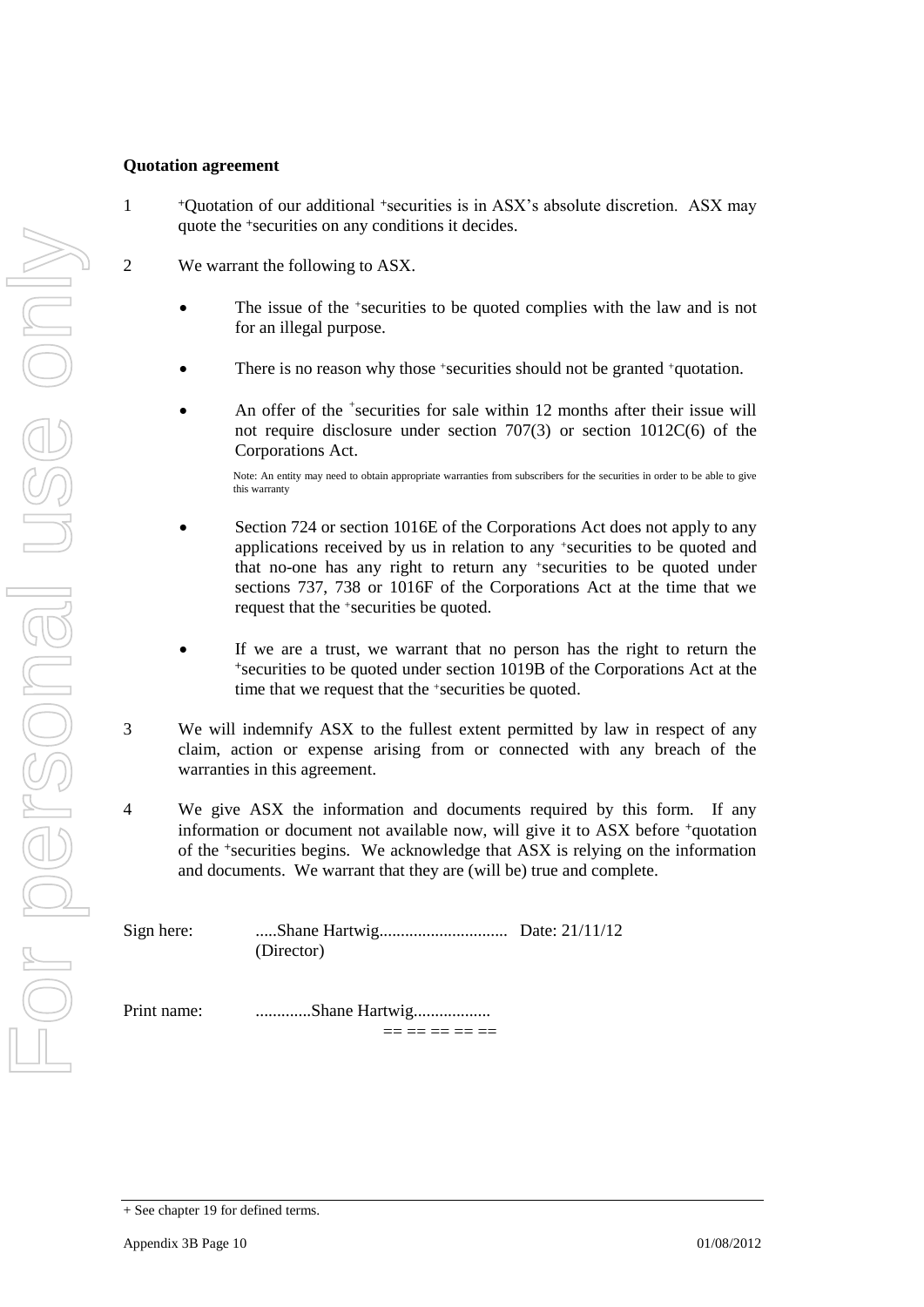# **Appendix 3B – Annexure 1**

# **Calculation of placement capacity under rule 7.1 and rule 7.1A for <sup>+</sup>eligible entities**

Introduced 01/08/12

### **Part 1**

| Rule 7.1 - Issues exceeding 15% of capital                                                                                                                                                                                                                                                                                      |                                                                 |  |  |  |
|---------------------------------------------------------------------------------------------------------------------------------------------------------------------------------------------------------------------------------------------------------------------------------------------------------------------------------|-----------------------------------------------------------------|--|--|--|
| capacity is calculated                                                                                                                                                                                                                                                                                                          | Step 1: Calculate "A", the base figure from which the placement |  |  |  |
| <b>Insert</b> number of fully paid ordinary<br>securities on issue 12 months before date<br>of issue or agreement to issue                                                                                                                                                                                                      |                                                                 |  |  |  |
| Add the following:                                                                                                                                                                                                                                                                                                              |                                                                 |  |  |  |
| Number of fully paid ordinary securities<br>issued in that 12 month period under an<br>exception in rule 7.2                                                                                                                                                                                                                    |                                                                 |  |  |  |
| Number of fully paid ordinary securities<br>issued in that 12 month period with<br>shareholder approval                                                                                                                                                                                                                         |                                                                 |  |  |  |
| Number of partly paid ordinary securities<br>that became fully paid in that 12 month<br>period                                                                                                                                                                                                                                  |                                                                 |  |  |  |
| Note:<br>Include only ordinary securities here -<br>other classes of equity securities cannot<br>be added<br>Include here (if applicable) the securities<br>the subject of the Appendix 3B to which<br>this form is annexed<br>It may be useful to set out issues of<br>securities on different dates as separate<br>line items |                                                                 |  |  |  |
| <b>Subtract</b> the number of fully paid ordinary<br>securities cancelled during that 12 month<br>period                                                                                                                                                                                                                        |                                                                 |  |  |  |
| "А"                                                                                                                                                                                                                                                                                                                             |                                                                 |  |  |  |

<sup>+</sup> See chapter 19 for defined terms.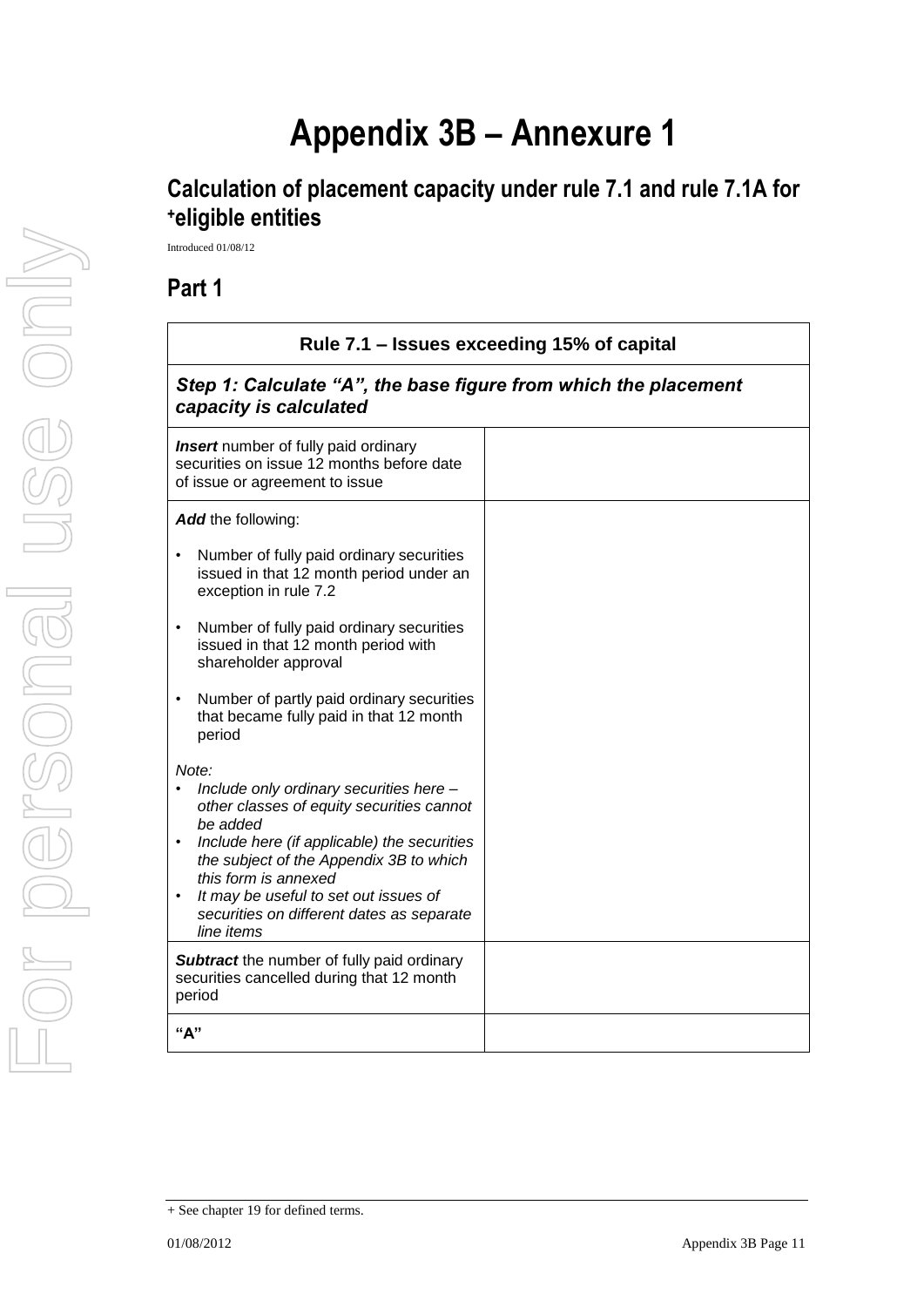| Step 2: Calculate 15% of "A"                                                                                                                                                                                                                                                                                                                          |                                                                    |
|-------------------------------------------------------------------------------------------------------------------------------------------------------------------------------------------------------------------------------------------------------------------------------------------------------------------------------------------------------|--------------------------------------------------------------------|
| "B"                                                                                                                                                                                                                                                                                                                                                   | 0.15                                                               |
|                                                                                                                                                                                                                                                                                                                                                       | [Note: this value cannot be changed]                               |
| Multiply "A" by 0.15                                                                                                                                                                                                                                                                                                                                  |                                                                    |
| Step 3: Calculate "C", the amount of placement capacity under rule<br>7.1 that has already been used                                                                                                                                                                                                                                                  |                                                                    |
| <b>Insert</b> number of equity securities issued or<br>agreed to be issued in that 12 month period<br>not counting those issued:                                                                                                                                                                                                                      |                                                                    |
| Under an exception in rule 7.2                                                                                                                                                                                                                                                                                                                        |                                                                    |
| Under rule 7.1A                                                                                                                                                                                                                                                                                                                                       |                                                                    |
| With security holder approval under rule<br>$\bullet$<br>7.1 or rule 7.4                                                                                                                                                                                                                                                                              |                                                                    |
| Note:<br>This applies to equity securities, unless<br>specifically excluded - not just ordinary<br>securities<br>Include here (if applicable) the<br>$\bullet$<br>securities the subject of the Appendix<br>3B to which this form is annexed<br>It may be useful to set out issues of<br>٠<br>securities on different dates as separate<br>line items |                                                                    |
| "C"                                                                                                                                                                                                                                                                                                                                                   |                                                                    |
| Step 4: Subtract "C" from ["A" x "B"] to calculate remaining<br>placement capacity under rule 7.1                                                                                                                                                                                                                                                     |                                                                    |
| "A" x 0.15                                                                                                                                                                                                                                                                                                                                            |                                                                    |
| Note: number must be same as shown in<br>Step <sub>2</sub>                                                                                                                                                                                                                                                                                            |                                                                    |
| Subtract "C"                                                                                                                                                                                                                                                                                                                                          |                                                                    |
| Note: number must be same as shown in<br>Step 3                                                                                                                                                                                                                                                                                                       |                                                                    |
| <b>Total</b> ["A" $\times$ 0.15] - "C"                                                                                                                                                                                                                                                                                                                |                                                                    |
|                                                                                                                                                                                                                                                                                                                                                       | [Note: this is the remaining placement<br>capacity under rule 7.1] |

<sup>+</sup> See chapter 19 for defined terms.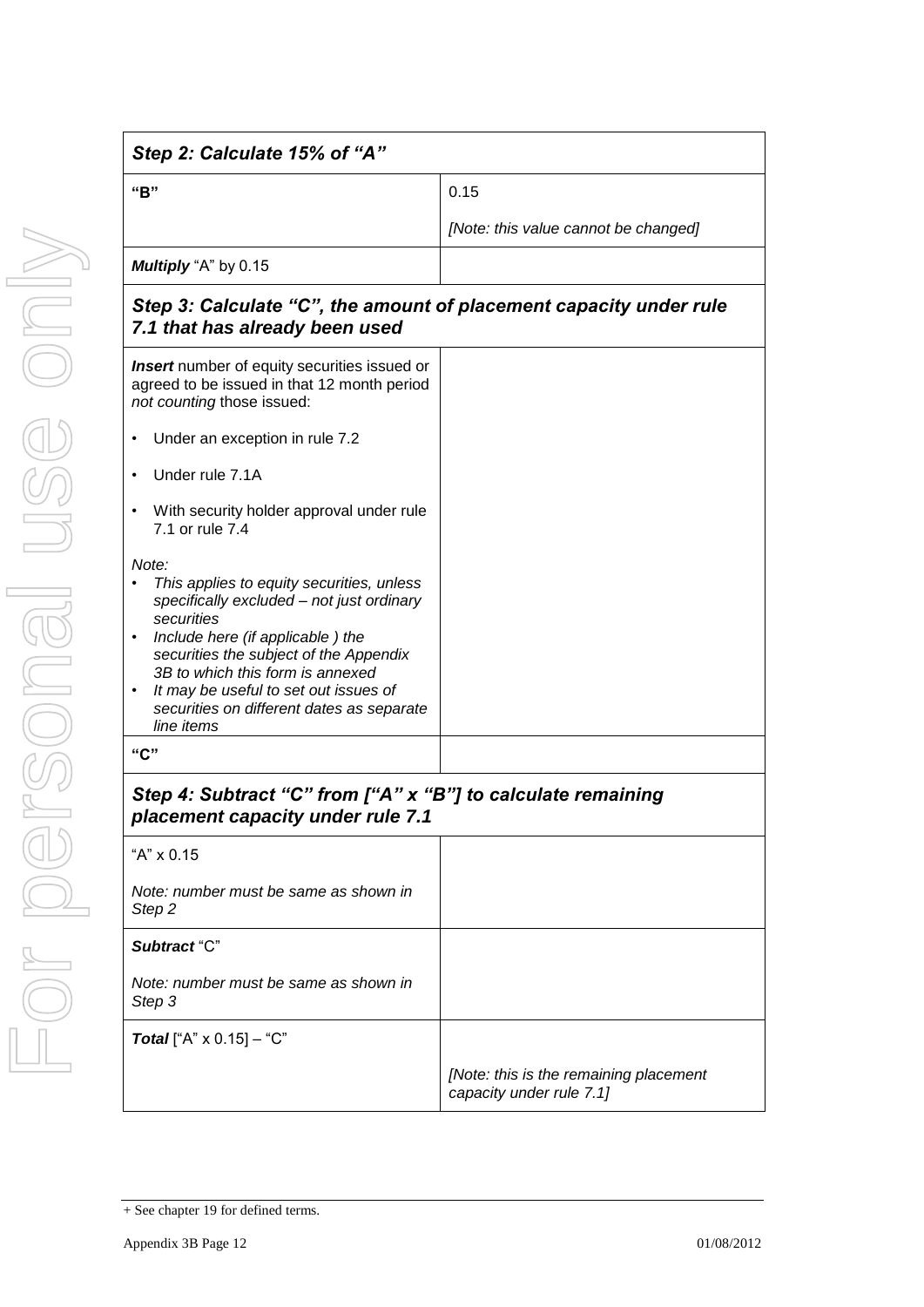# **Part 2**

| Rule 7.1A - Additional placement capacity for eligible entities                                                                                                                                                                                                                                                                                                                                                                                                                                        |                                    |  |  |
|--------------------------------------------------------------------------------------------------------------------------------------------------------------------------------------------------------------------------------------------------------------------------------------------------------------------------------------------------------------------------------------------------------------------------------------------------------------------------------------------------------|------------------------------------|--|--|
| Step 1: Calculate "A", the base figure from which the placement<br>capacity is calculated                                                                                                                                                                                                                                                                                                                                                                                                              |                                    |  |  |
| "A"                                                                                                                                                                                                                                                                                                                                                                                                                                                                                                    |                                    |  |  |
| Note: number must be same as shown in<br>Step 1 of Part 1                                                                                                                                                                                                                                                                                                                                                                                                                                              |                                    |  |  |
| Step 2: Calculate 10% of "A"                                                                                                                                                                                                                                                                                                                                                                                                                                                                           |                                    |  |  |
| "D"                                                                                                                                                                                                                                                                                                                                                                                                                                                                                                    | 0.10                               |  |  |
|                                                                                                                                                                                                                                                                                                                                                                                                                                                                                                        | Note: this value cannot be changed |  |  |
| Multiply "A" by 0.10                                                                                                                                                                                                                                                                                                                                                                                                                                                                                   |                                    |  |  |
| Step 3: Calculate "E", the amount of placement capacity under rule<br>7.1A that has already been used                                                                                                                                                                                                                                                                                                                                                                                                  |                                    |  |  |
| <b>Insert</b> number of equity securities issued or<br>agreed to be issued in that 12 month period<br>under rule 7.1A                                                                                                                                                                                                                                                                                                                                                                                  |                                    |  |  |
| Notes:<br>This applies to equity securities - not<br>just ordinary securities<br>Include here $-$ if applicable $-$ the<br>$\bullet$<br>securities the subject of the Appendix<br>3B to which this form is annexed<br>Do not include equity securities issued<br>under rule 7.1 (they must be dealt with<br>in Part 1), or for which specific security<br>holder approval has been obtained<br>It may be useful to set out issues of<br>securities on different dates as separate<br>line items<br>"E" |                                    |  |  |

<sup>+</sup> See chapter 19 for defined terms.